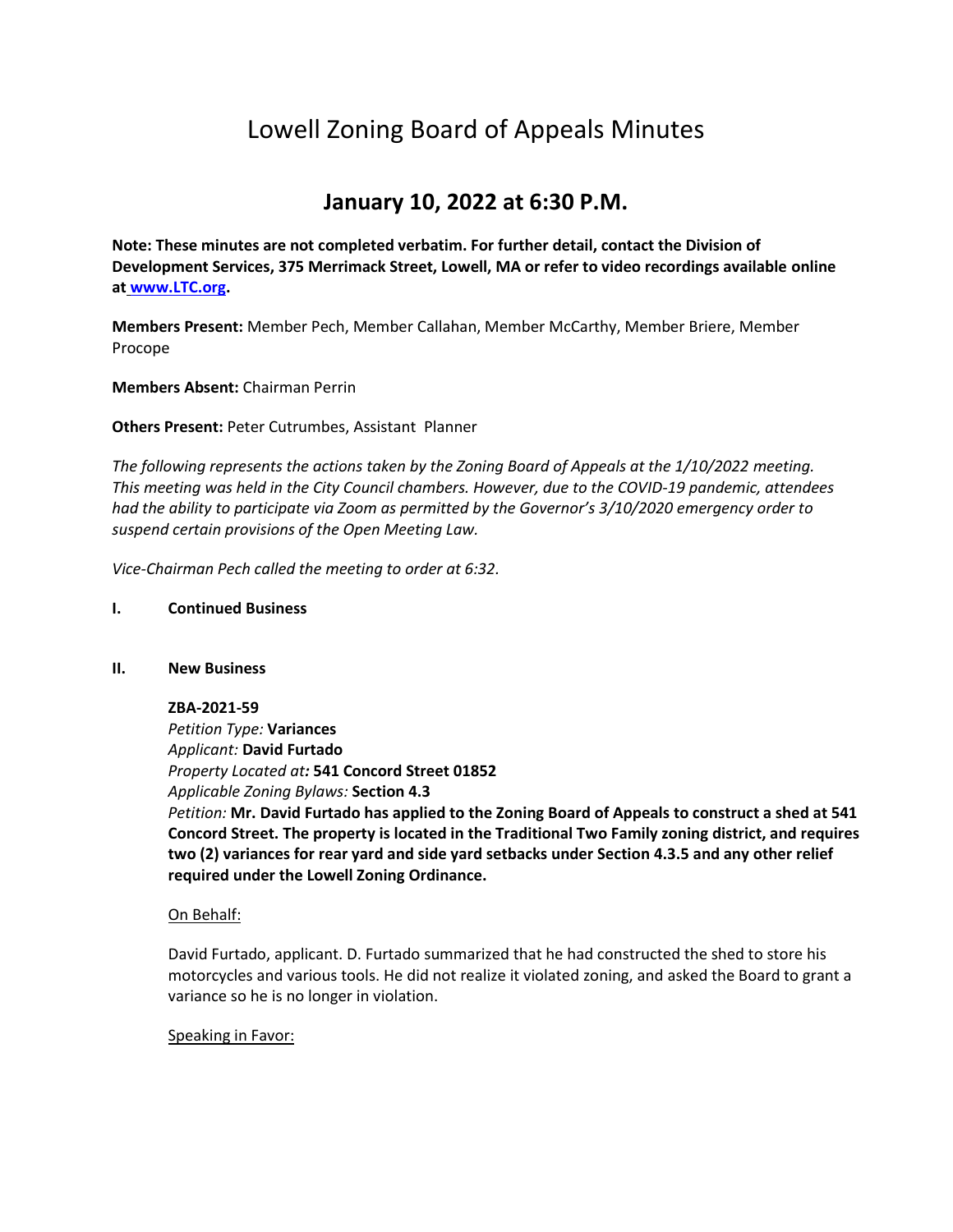Minerva Gerado, of 574 Concord Street, and Maureen Eagen, of 559 Concord Street, spoke in support of D. Furtado. Both stressed that he is a great neighbor and takes meticulous care of his property.

#### Speaking in Opposition:

None

#### Discussion:

Each member looked upon the application favorably, all citing how well the property is maintained. D. McCarthy specifically noted that there is not much room to meet the accessory unit setbacks on the lot, and therefore a variance would be warranted. V. Pech stressed that it is minimal relief being granted.

# Motion:

D. McCarthy motioned to grant the variance, which was seconded by M. Briere. The motion passed unanimously (5-0).

# **ZBA-2021-62**

*Petition Type:* **Variance** *Applicant:* **Lowell Housing Authority** *Property Located at:* **179 Gorham Street 01852** *Applicable Zoning Bylaws:* **Section 6.3**

*Petition:* **The Lowell Housing Authority has applied to the Zoning Board of Appeals to erect four (4) freestanding signs in the Traditional Multifamily (TMF) zoning district. The signs require Variance approval under Section 6.3 and for any other relief required under the Lowell Zoning Ordinance.**

#### On Behalf:

Laura Watts of the LHA summarized the project. She explained how the LHA is rebranding some of their properties, in order to better integrate them into the neighborhoods they are located and the City as a whole. The development at 179 Gorham Street is now going to be known as South Common Village.

#### Speaking in Favor:

None

Speaking in Opposition:

None

#### Discussion:

G. Procope expressed his support, especially for the name change. He feels it will make residents of the development feel less isolated from the City. S. Callahan expressed support as well, and praised